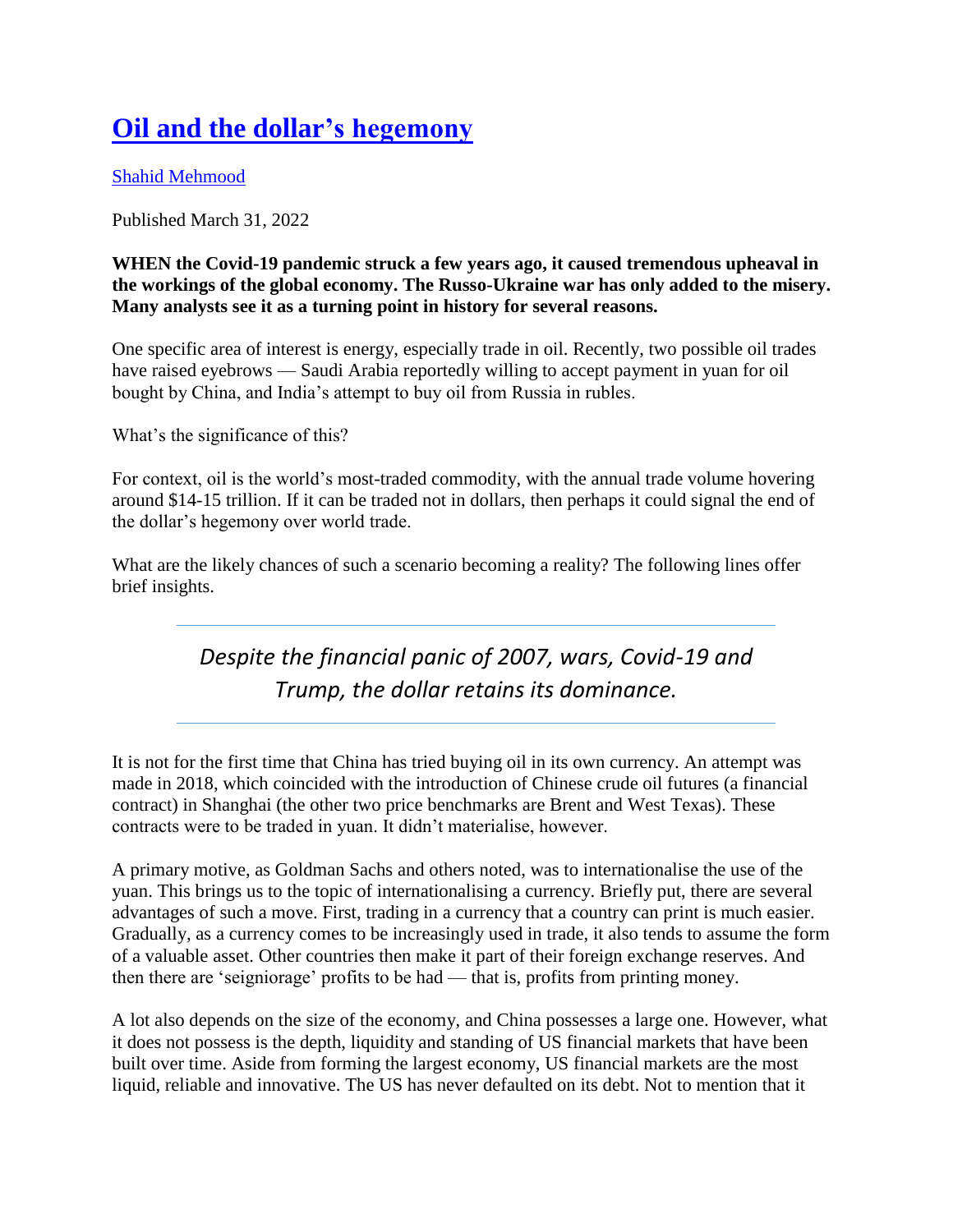doesn't foresee substantial shifts in its value against other currencies — it keeps its purchasing power largely intact, making the dollar a 'sound currency'.

This makes the dollar a highly sought-after asset. And here's the smartest thing: most dollars in the world make it back to the US, as countries and investors prefer US Treasuries at ultra cheap rates, thus helping the US sustain consumption and expenditure at a meagre cost.

To replace the dollar, or lessen its sway, China will have to take certain measures, like bringing more transparency to its own financial markets and policymaking. It is highly unlikely to happen soon. Additionally, China will have to offload more than \$1tr investment in US Treasuries to signal its trust in its own currency as a valuable asset. I doubt that will happen anytime soon (in 2019, China's dollar denominated assets — foreign direct investment, foreign exchange reserves, US Treasuries, loans — were estimated to be above \$6tr. There's no indication that its dollar wealth has decreased).

At this moment, the yuan forms only 2.4 per cent of global reserves — the dollar is 55pc — and hardly constitutes 5pc of the nearly \$6tr foreign exchange market, dominated by the dollar.

For Saudi Arabia, it won't be easy to move away from the dollar — 80pc of all oil transactions are denominated in dollars, which means that it will have to find buyers willing to pay in yuan rather than in dollars.

Also, its currency is 'pegged' to the dollar, meaning that the US central bank runs its monetary policy. Ditching the dollar without going off the peg would imply a lower value of its own currency, creating substantial issues for a country with around \$150 billion in imports. Also, would the 200 countries exporting to Saudi Arabia accept the yuan or riyal as payment rather than the dollar? Highly unlikely!

Considering this, what's up with all the talk of un-dollarising oil?

Beyond economics, there are political and personal reasons at play. In Saudi Arabia's case, there is antagonism between Saudi Crown Prince Mohammed bin Salman and US President Joe Biden. In a recent interview, the prince indicated that if Biden did not like him, he did not like Biden either. Similarly, in the case of India and Russia, both countries have been vocal proponents of a multipolar world, including lessening, or doing away with, the dollar's hegemony. The Russo-Ukraine war has only deepened their resolve. America tried to pressurise India to vote against Russia but in vain. India approached Russia for a petro deal in either rubles or rupees, signalling its displeasure to Washington. (Russia is willing to sell at a good discount.)

A few other aspects will help readers understand the global financial system and its complexities. Russia, in a bid to lessen the dollar's sway, has been swelling its coffers with gold. At this moment, it has 2,300 tons of gold worth \$140bn. The problem is that nobody wants to trade in gold. Given the financial sanctions imposed on Russia, it now constitutes a useless pile, simply occupying space in the official vault.